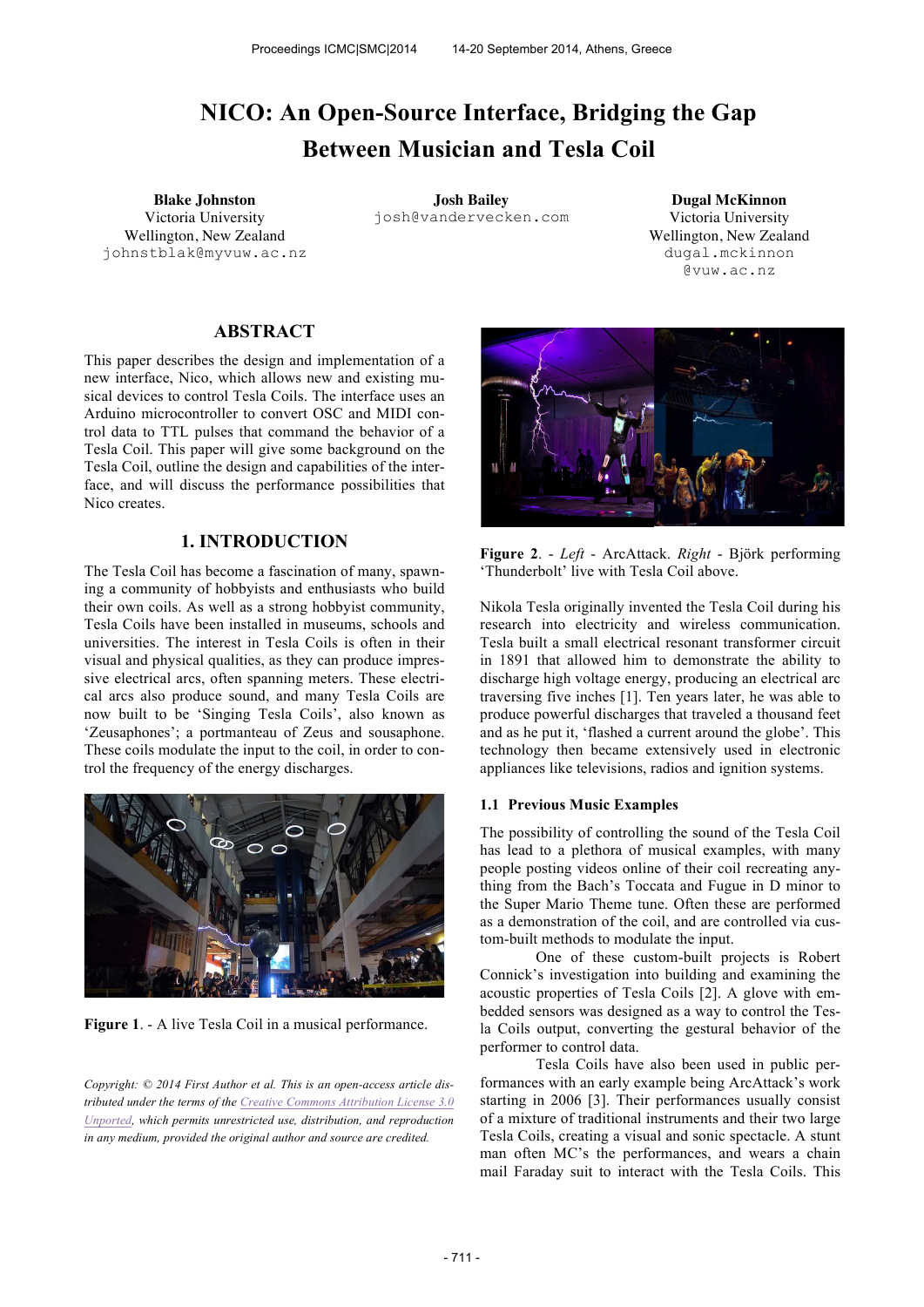suit adds to the visual feast, as electrical arcs are drawn to the Faraday suit, connecting the Tesla Coils to the MC.

In 2012, a Tesla Coil was used in a more mainstream context, with popular artist Björk using one in her song 'Thunderbolt' from her intermedia project *Biophilia* [4]. Björk has performed live with the Tesla Coil, using a range of different small coils.

Using electrical arcs to create sound has also been used in Simon Mann's 'Transcutaneous Electrical Sounding Linear Array for Keyboard-like Electrically Yielded Sound (T.E.S.L.A. K.E.Y.S.)' [5]. Created in the 1970s, the T.E.S.L.A. K.E.Y.S. consists of a series of spark gaps into which the player inserts his or her fingers to produce sound. Electrical arcs connect with the performers finger when close enough, and similarly to the Tesla Coil, these electrical arcs create sound. The pitch of the sound is predetermined, and can be set by adjusting each coils integral electrotome to create the desired pitch.

## **1.2 Access to Tesla Coils**

One of the strongest motivations for creating Nico was the lack of accessibility for musicians to control Tesla Coils, with access for most musicians being non-existent due to multiple factors.

There have been some attempts to combine the specialized fields involved in building, controlling and performing with Tesla Coils. Lochi Yu and Fabián Abarca organized the Electrizarte project at the University of Costa Rica [6], which pushed engineering students to create art projects, including Tesla Coils. This is a rare example where Tesla Coils have been built with performance in mind.

Another factor was a lack of commercial or open-source methods of controlling Tesla Coils for musical purposes. Although there does exist some commercial interfaces that allow for the control of Tesla Coils for musical purposes [7, 8], there is yet to be a system that allows the user to have fine control over the behavior of the Tesla Coil and one that is focused on providing the user with expressive musical control. The majority of existing interfaces utilize the MIDI protocol which have the benefits of being compatible with many existing devices that are specifically designed for musical creation. However, there are still many aspects of musical expression that these existing interfaces lack. Importantly, there is yet to be an interface that provides the user with dynamic control over independent voices. Additionally, there is yet to be an interface that allows other methods of communication with Tesla Coils.

While it can be seen that there have been some interest in using the Tesla Coil as a musical instrument, so far the musical applications are still in their infancy and the range of musical control is limited. Nico provides a more expression-oriented approach, with four-voice polyphony and dynamic control over each voice. Pitchbend functions have also been implemented and the capability of accepting OSC messages allows the user to have more control over the frequency and velocity behavior of the Tesla Coil.

This paper describes how the design of the Nico interface affords new musical expression and expands the existing musical possibilities of using a Tesla Coil as a sonic object. First, the different topologies of Tesla Coils will be examined in order to show the differences in control a user can have. Following this, the design and capabilities will be described and finally the musical application and future developments this research can provide will be discussed.

# **2. TESLA COIL TOPOLOGIES**

Tesla Coils have many different designs, but all depend upon switches to control when and for how long power is input per second [9]. Many Tesla Coils today use IGBTs (insulated gate bipolar transistors) as switches. These coils are known as Solid State Tesla Coils (SSTCs), as opposed to original 19th century variety, which used spark gaps as switches. IGBTs require a gate signal to turn them on and off. It is the timing of this gate signal when it is sent, and for how long, that is central to musical operation and expression.

So far, Nico has been used to control two different types of SSTCs - Offline Tesla Coils (OLTC), and Dual Resonant Solid State Tesla Coils (DRSSTC).

## **2.1 Offline Tesla Coil (OLTC)**

The OLTC requires a high degree of timing precision over the length of the gate pulses. For the OLTC, each gate pulse needs to be predetermined length in order for it to be operated safely. This limits the control that the user has over the sound of the Tesla Coil, as the gate pulse width is strongly connected to the dynamic control. However, this does not limit the maximum polyphony.

## **2.2 Dual Resonant Solid-state Tesla Coil (DRSSTC)**

The DRSSTC are more tolerant and can support variable pulse length. This means that each gate pulse is not limited to a predefined length and there can be individual control over each voices, or in fact each individual length of a gate pulse.

# **3. INTERFACE HARDWARE**

Nico is based on the Arduino Mega microcontroller, which has been expanded to allow for Midi and Ethernet hardware communication. The Arduino Mega has been chosen as it uses the Atmega 2560 microcontroller, featuring six on-board hardware timers. These timers are used as the basis of the timing system of the TTL pulses and are capable of a high degree of precision.

The interface is housed in a metal box in order to shield and protect the components from the electromagnetic field the Tesla Coil produces. It features input and output connections and some basic control components to allow the user to quickly customize settings.

For input, the interface accepts a standard MIDI 5 pin DIN jack and an Ethernet port. Currently, Nico supports MIDI note on, note off, and pitch bend control messages. When in OSC mode, the ethernet connection allows for the communication of OSC messages from an external source.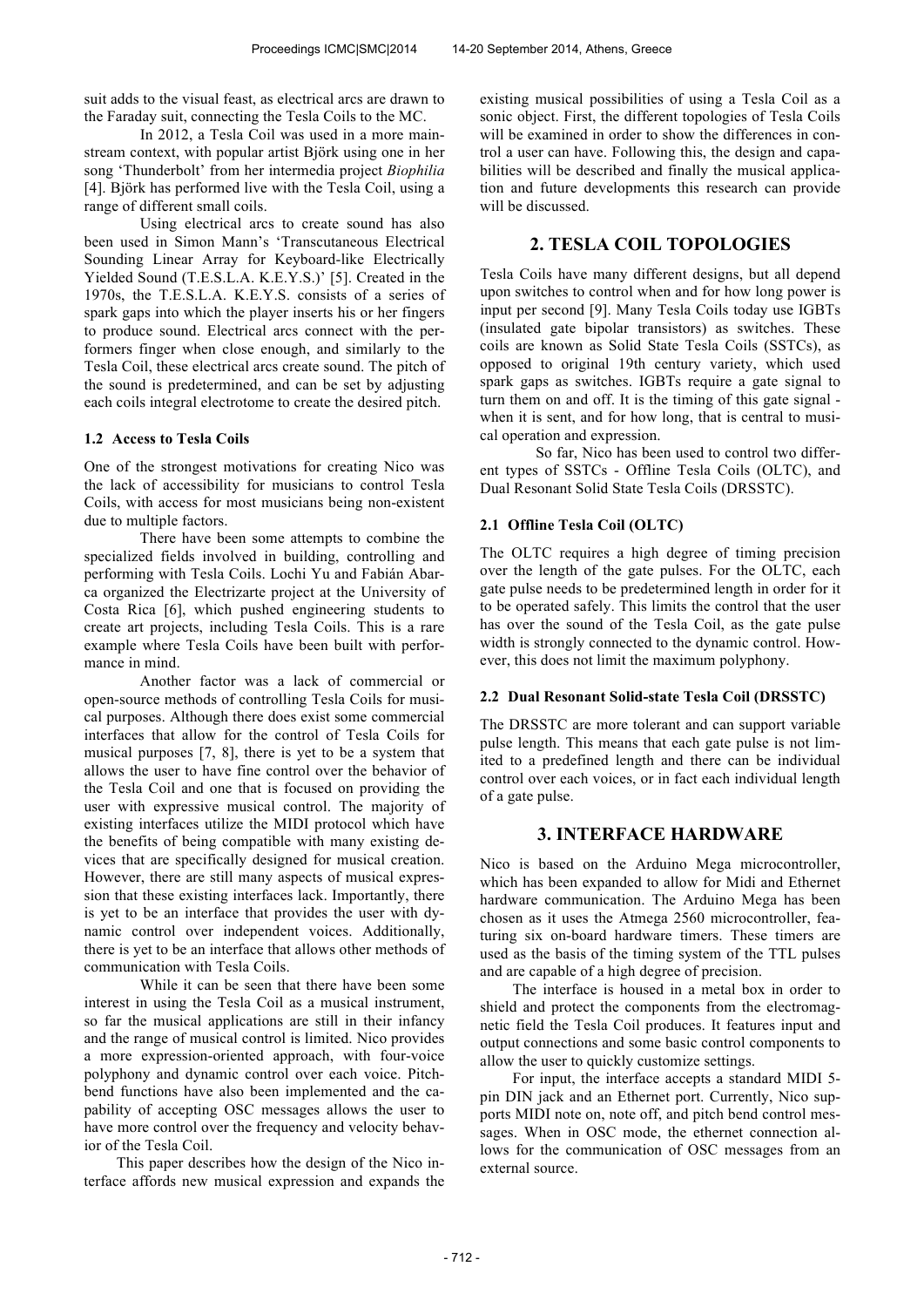## **4. SOFTWARE IMPLEMENTATION**

The software for the Nico interface consists of software on the Arduino Mega itself and a Processing application, which is used to convert and send incoming OSC data over Ethernet to the Arduino board.



**Figure 3**. - Data flow.

#### **4.1 Arduino**

## *4.1.1 Hardware Timers*

The Arduino Mega has four 16-bit timers and two 8-bit timers, which are used to control the timing and length of the TTL pulses. These timers all run from the 16 Mhz CPU that allows for control on a minute time scale.

An important consideration for any Tesla Coil control unit is safety of pulse length. If the pulse length is too great, current overload can be dangerous and damage the Tesla Coil itself and potentially other appliances in its proximity. Due to this safety consideration, one of the 8 bit timers is solely responsible for creating and terminating TTL pulses. This ensures that the length of any TTL pulse does not exceed a pre-defined length. There is also a stringent restriction on the frequency of TTL pulses. This restriction is dependent on the coil itself, but a feature has been implemented to specify a maximum cumulative frequency in order to protect the coil from excessive input voltage.

Each 16-bit timer is designated the timing control of a voice. By using the on-board timers, the computational time needed for controlling the TTL pulses are kept low which is paramount when dealing with very short time scales.

#### *4.1.2 MIDI Functionality*

When using the MIDI input, the behavior of creating and controlling oscillators is very similar to traditional MIDI keyboard instruments. The MIDI note on message is received and the pitch and velocity information is used to create a new voice. These parameters stay constant until a note off control message is received at which point the voice is terminated. The MIDI note is converted to a frequency and the velocity mapped to the length of the TTL pulse. Nico allows for variable pulse length control over each voice with a range of 0.5 to 100 µS.

The pitch bend control message can be used to modulate the frequencies of all the voices present. The range of pitch bend is an octave above and below the original note. These pitches are not quantized to equal temperament tuning so there is a continuous glide when using pitch bend.

#### *4.1.3 OSC Functionality*

The OSC implementation mirrors and expands the functionality of the MIDI control behavior. The Processing application acts as a receiver and translator of OSC messages. Each OSC message consists of an address pattern and a bundle of information. The incoming messages are differentiated by their address patterns, much like MIDI control bytes, and this information is then reformatted to a UDP package to be sent to the Arduino via Ethernet. Many music programs have started supporting OSC and are easily configurable to meet the requirements of the Processing application.

One benefit of using OSC when creating an oscillator is that the user is not limited to the equaltempered tuning of the MIDI notes. Instead, any combination of frequencies can be produced which allows for micro-tonal compositions and for special effects like beating patterns produced from two oscillators at similar pitches.

Another benefit of using OSC is that it allows for an increase in resolution of control parameters. With MIDI, you are limited to 7-bit resolution, which allows for 127 steps of control. The resolution is vastly increased as 16-bit integers and floating-point values can be supported.

The flexibility of the OSC communication protocol also allows for other control methods. A velocity update message can be sent to change the dynamic of a voice, without the need to retrigger the note. Similarly, the frequency of a voice can be updated, which can allow for complex pitch trajectories that can be independent of one another. Currently, there is no equivalent of these behaviors in MIDI mode.

## **5. MUSICAL APPLICATION**

Previously, Tesla Coils have rarely been used as a novel musical instrument in creating new sounds and compositions. Instead, it has been predominantly used as a novelty sound generator, often to play back famous tunes. This may be due to the visual appeal of the Tesla Coil, as well as the difficulties of creating a musically expressive Tesla Coil system. It takes high degree of technical knowledge to create and control a Tesla Coil that works efficiently and safely. This technical knowledge is often not held by artists and musicians who may want to create pieces and sonically explore the sound of the Tesla Coil if they had access.

This is one of the strongest motivations for creating an open source interface for controlling Tesla Coil. Our intent is that by creating an open source solution, musicians can easily interact with the Tesla Coil with methods that they are familiar with. They can also modify the settings themselves to create new interaction possibilities. This widens the availability of interfacing with Tesla Coils and hopefully allows for a more subtle and exploratory approach to musical creation.